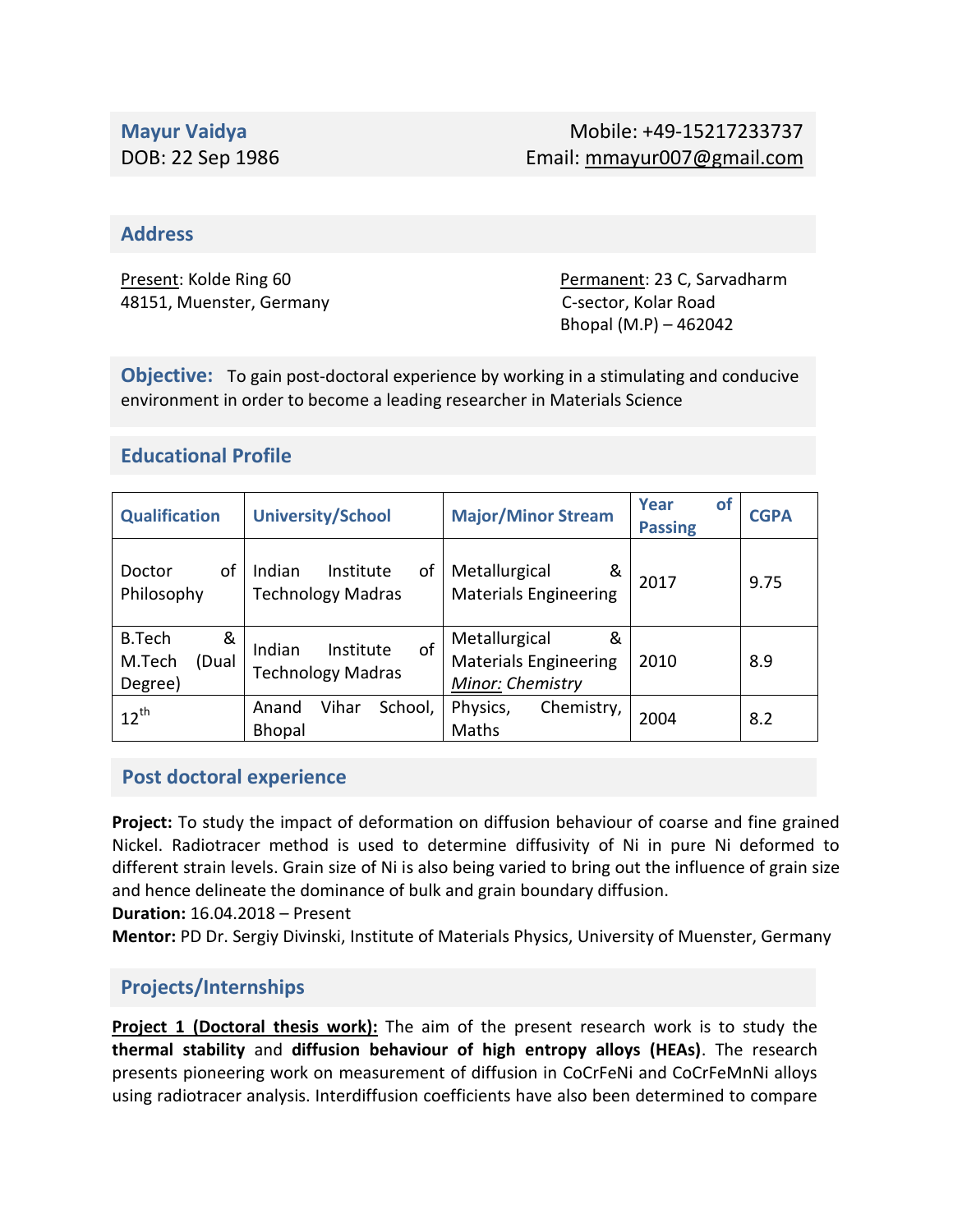atomic transport in presence and absence of chemical driving force. Thermal stability of these FCC HEAs has also been examined.

**Duration:** August 2012 – December 2017

**Project Guide**: Prof. B.S.Murty, Dept of Metallurgical and Materials Engineering, IIT Madras **Skills developed:** Synthesis techniques - Arc melting, mechanical alloying and spark plasma sintering. Characterization tools – X-ray diffraction, differential thermal analysis and scanning electron microscopy. Diffusion measurements – Tracer and interdiffusion techniques.

**Project 2 (M.Tech Thesis):** The project aimed at studying the magnetoelectric properties of **Nano Multiferroic Composites** of **Copper modified Nickel Zinc Ferrites and Barium Titanate**, and comparing them with corresponding microcrystalline materials. The work involves reduction of crystallite size of ferrites and barium titanate separately by **high energy milling**, subsequently mixing them to form Nanocomposites and then studying the properties such as magnetoelectric response, magnetization etc.

**Duration:** August 2009 – May 2010

**Project Guide**: Prof. B.S.Murty, Dept of Metallurgical and Materials Engineering, IIT Madras

**Work experience (before PhD)**

**Company:** ESSAR Steel, Hazira, Surat

**Department:** Research & Development

**Duration:** July 2010 – Present

**Projects:** Some of the important works taken up are as mentioned below:

- $\checkmark$  Increasing productivity of Batch Annealing Furnace by reducing annealing cycle time by 6 hours
- $\checkmark$  Development of Hot Rolled Dual Phase Steel and HSLA steels

#### **Journal publications**

- **Vaidya M.**, Pradeep K.G., Murty B.S., Wilde G., Divinski S.V. (2018): Bulk tracer diffusion in CoCrFeNi and CoCrFeMnNi high entropy alloys. *Acta Materilia, 146,* 211- 224
- **Vaidya M.**, Pradeep K.G., Murty B.S., Wilde G., Divinski, S.V. (2017): Radioactive isotopes reveal a non sluggish kinetics of grain boundary diffusion in high entropy alloys. *Scientific Reports*, *7*, 12293.
- **Vaidya M.**, Prasad A., Parakh A., Murty B.S. (2017): Influence of sequence of elemental addition on phase evolution in nanocrystalline AlCoCrFeNi: Novel approach to alloy synthesis using mechanical alloying. *Materials & Design*, *126*, 37- 46.
- **Vaidya M.**, Trubel S., Murty B.S., Wilde G., Divinski S.V. (2016): Ni tracer diffusion in CoCrFeNi and CoCrFeMnNi high entropy alloys. *Journal of Alloys and Compounds*, *688*, 994-1001.